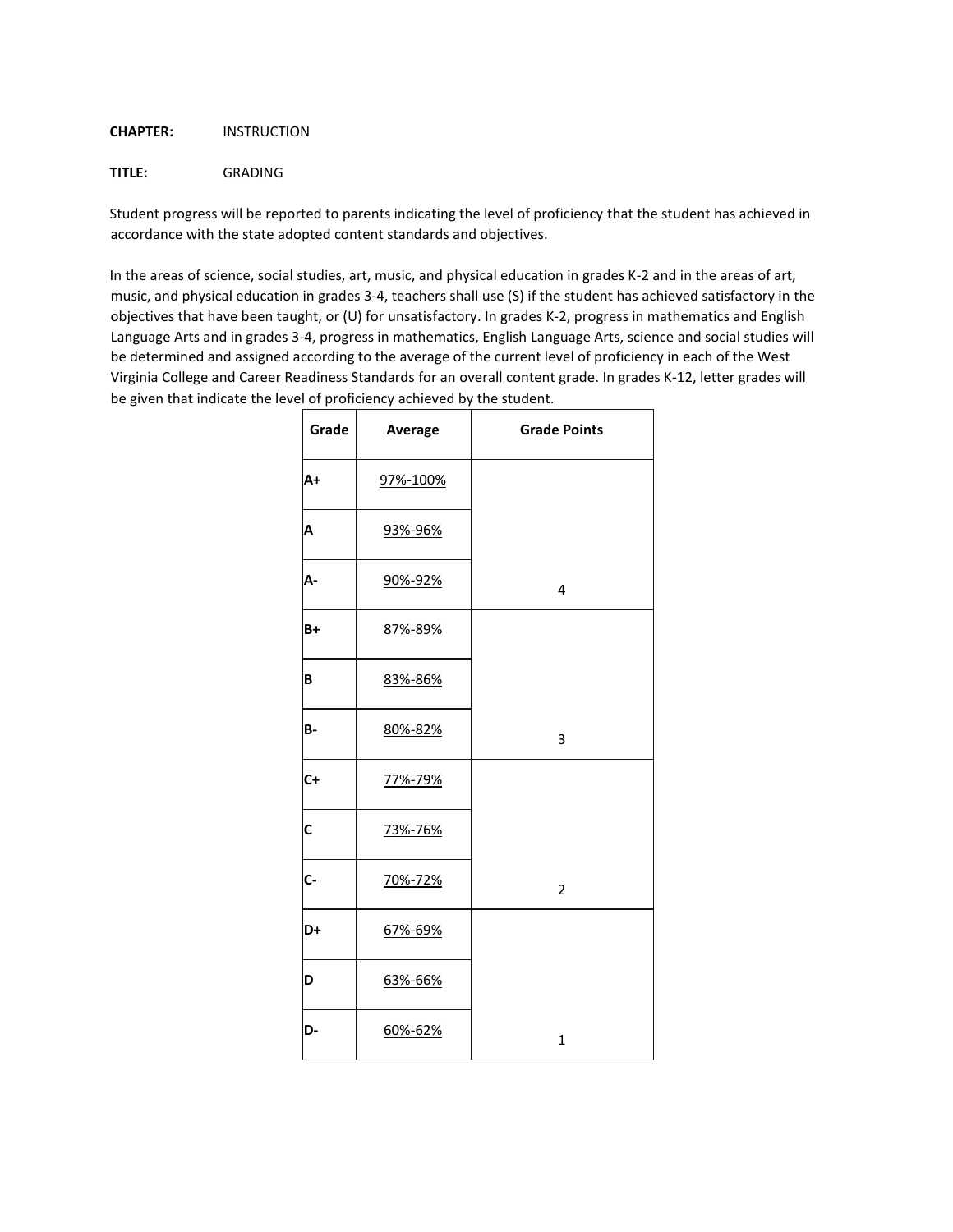| F+ | 57%-59%       |                     |
|----|---------------|---------------------|
| F  | 30%-57%       |                     |
| F- | Less than 30% |                     |
| P  | Pass          | Does not affect GPA |

NOTE: 60% or higher shall indicate demonstrated mastery.

Student progress in grades K-12 shall be reported in the form of a report card or progress report every nine weeks.

In all 9-12 courses, students will be given a comprehensive final exam at the end of each semester of instruction which shall be calculated as one-seventh (1/7) of the final grade Students may be exempt from Semester Testing if they meet both condition A and Condition B listed below:

A--- A grade of an A or B in the class

B--- A conduct score of 90% or higher

However, any student who prefers to take the final exam in an attempt to increase their grade may do so. If the exam is optional, the student's grade shall not be lowered as a result of the exam grade.

A semester grade for each class/course will be reported and the semester grade shall be the concluding level of proficiency achieved for grades K-4 and by an average of the two nine-week grades for K-8.

A student may elect to repeat a failed course(s) in grades 9-12. Both courses will be calculated in the student's grade point average (GPA).

Any student who successfully completes a high school level course prior to grade 9 shall receive full credit for that course toward meeting graduation requirements. The student's permanent record for grades 9-12 shall indicate completion of the area of study and the grade shall be counted in the student's cumulative grade point average (GPA).

Weighted grades for Advanced Placement and International Baccalaureate courses for which high school credit is to be awarded shall be given according to state board policy.

**REFERENCE:** CCBOE, SBP 2515 **ADOPTION DATE:** 04/05/99